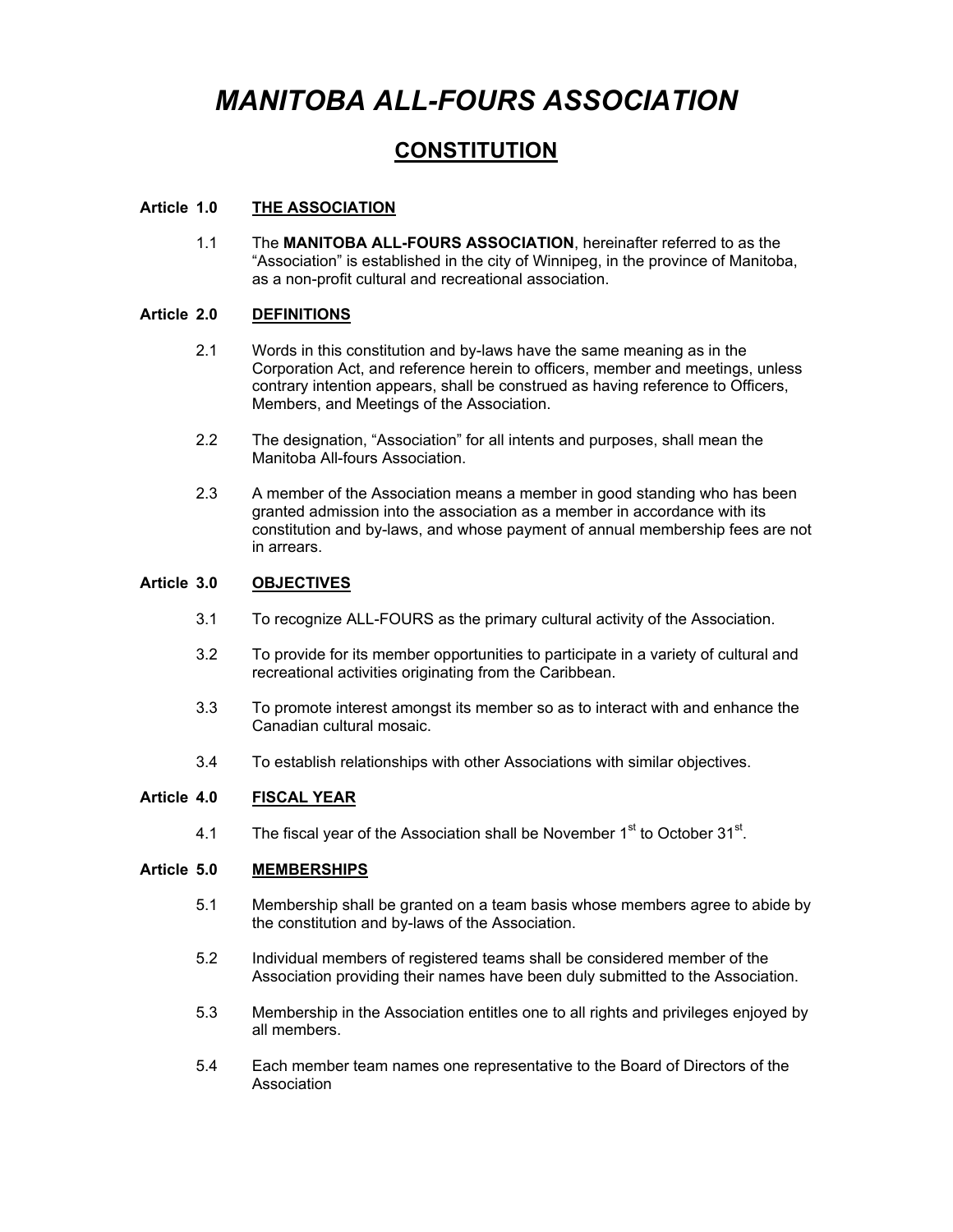# **Article 6.0 THE BOARD OF DIRECTORS**

6.1 The Board of Directors of the Association shall consist of one representative from each member organization.

# **Article 7.0 OFFICERS**

- 7.1 The officers of the Association shall consist of the:
	- (a) Chairperson
	- (b) Vice Chairperson
	- (c) Secretary
	- (d) Assistant Secretary
	- (e) Treasurer, and
	- (f) Public Relations Chair, and shall
- 7.2 Serve on the Board of Directors of the Association, and
- 7.3 Be elected by and from the official representatives of the member organizations.

# **Article 8.0 TERM OF OFFICE**

- 8.1 The officers shall hold office for one year, subject to re-election, but may not hold the same office for more than two consecutive years.
- 8.2 The Immediate Past Chairperson shall be a member of the Board of Directors for one year.
- 8.3 An Officer shall cease to be a member of the Board of Directors:
	- (a) If at a general meeting of the members of the Association a resolution is passed by a two-thirds majority vote that he or she be removed from the Board of Directors, providing that notice of such a resolution has been submitted in writing to the secretary at least four weeks prior to the same meeting.
	- (b) on death
	- (c) on resignation
- 8.4 A member of the Board of Directors may resign at any time by submitting written notice to the secretary.
- 8.5 A member missing three consecutive meetings without reasonable cause shall cease to be a member of the Board. The Board, in its discretion, shall constitute reasonable cause, and shall advise the member team to name a new representative to the Board.
- 8.6 Should a vacancy occur within the Board, such a vacancy shall be filled by appointment by the Board.
- 8.7 A member of the Board shall surrender to the Board all documents and other properties concerning or belonging to the Association upon termination of his or her Office.